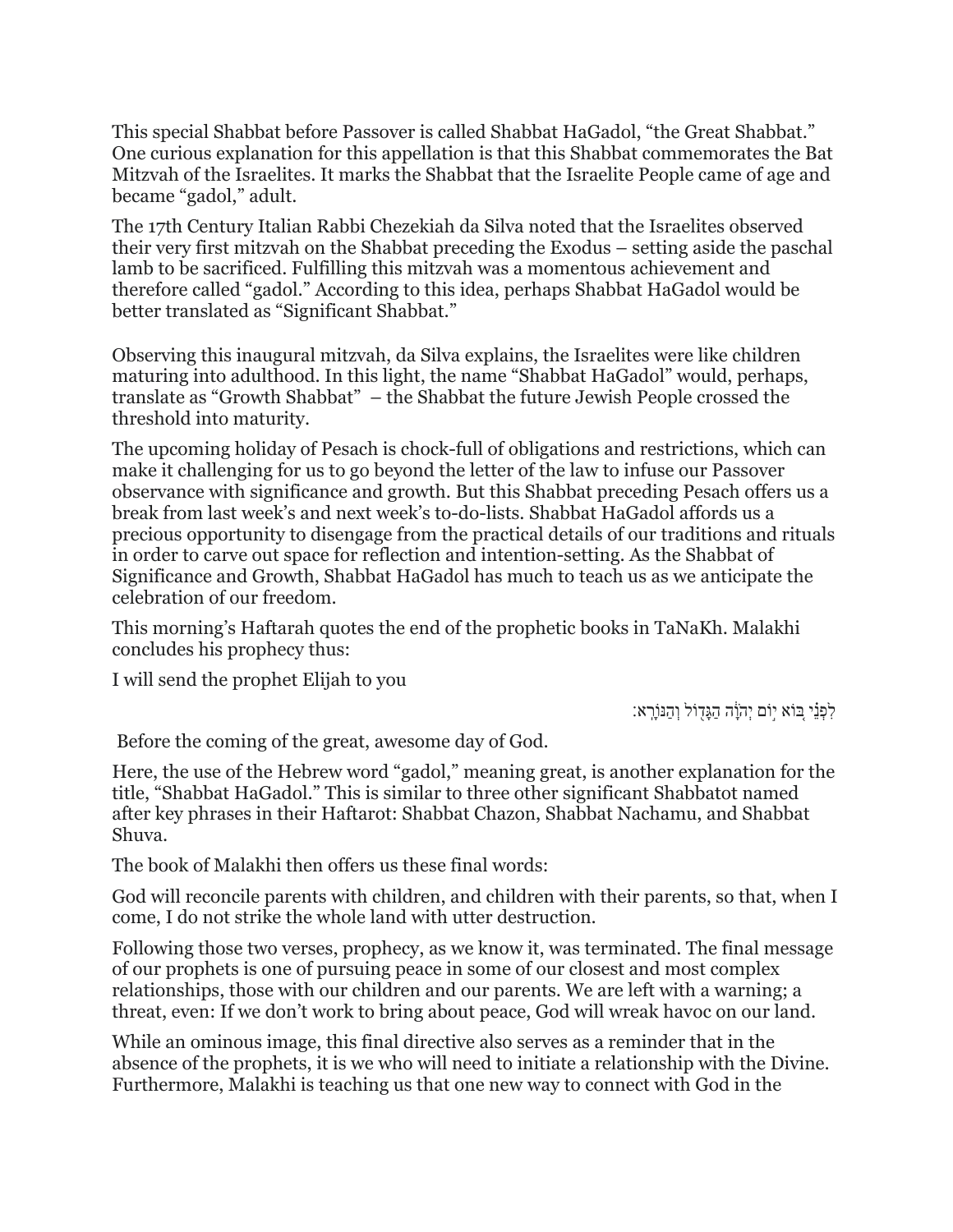post-prophetic era is through striving for peace in our most important interpersonal relationships. This lesson rings true today, as well.

However, there is an apparent redundancy in this verse. Why does the text need to specify that harmony must be sought both between parents and their children, and between children and their parents? This teaches us that both parties – in any relationship – need to commit to doing the ongoing work of repair.

In true form, the great commentator, Rashi, picks up on this seemingly extraneous phrase. Rashi's interpretation is that God will say to the children, affectionately, "Go and speak to your parents to adopt the ways of the Omnipresent."

What I love about this Rashi, especially as it relates to Passover, is that it serves as a reminder of how much children have to offer. Furthermore, on Pesach, we sometimes forget that the Seder is all about asking questions and not necessarily a time for finding answers or offering explanations. Passover affords us all the opportunity to connect with our inner child and to become the question-askers, without the pressure of knowing the answers.

In continuing to reflect on the name of Shabbat HaGadol, it is noteworthy that in contrast to the other special Shabbatot that are titled for their Haftarot, Shabbat HaGadol is different in two regards. First, the other Shabbatot are named for words that appear at the beginning of their Haftararot. But the word "gadol" doesn't appear in this morning's Haftarah until the penultimate verse. Second, in this morning's Haftarah, the Hebrew word "gadol" doesn't even stand on its own. Rather, it is part of the Hebrew phrase, "hagadol vehanora," which means "great and awe-inspiring." If the label, Shabbat HaGadol, does in fact come from today's Haftarah, this Shabbat ought to be called Shabbat HaGadol veHaNorah – The Great and Awe-Inspiring Shabbat.

The phrase, "hagadol vehanora'' brings to mind familiar passages from our liturgy. These words are also reminiscent of the High Holidays, our Yamim Noraim, the Days of Awe. Perhaps then, this special Shabbat relates more to Shabbat Shuva, the Shabbat between Rosh HaShannah and Yom Kippur. The High Holidays provide us with an opportunity to work toward reconciliation with God, and in parallel, Passover gives us a chance to do Teshuva, acts of repentance, in our interpersonal relationships.

I want to acknowledge that this can be very hard work. And in some extreme cases, reconciliation is not possible or ideal. But in most of our significant relationships, the regular maintenance of reflecting and doing our best to repair what may be broken is holy work. And there are many ways to do this. This morning, I want to offer one framework that I think might be helpful – connected both to Parashat Metzorah and to the upcoming holiday.

In our Torah reading this morning, the priest serves as a witness, taking in information. He relies on his sense of sight to diagnose disease and to determine if particular afflictions have healed. In our parasha, the Torah repeats the Hebrew word, "ra'ah," "he sees." The priest is an observer and analyst, taking in information and making decisions.

While we are not priests, we too find ourselves in this role of making judgment calls, and the choices that we make are rooted in our observations. Many of us are not likely